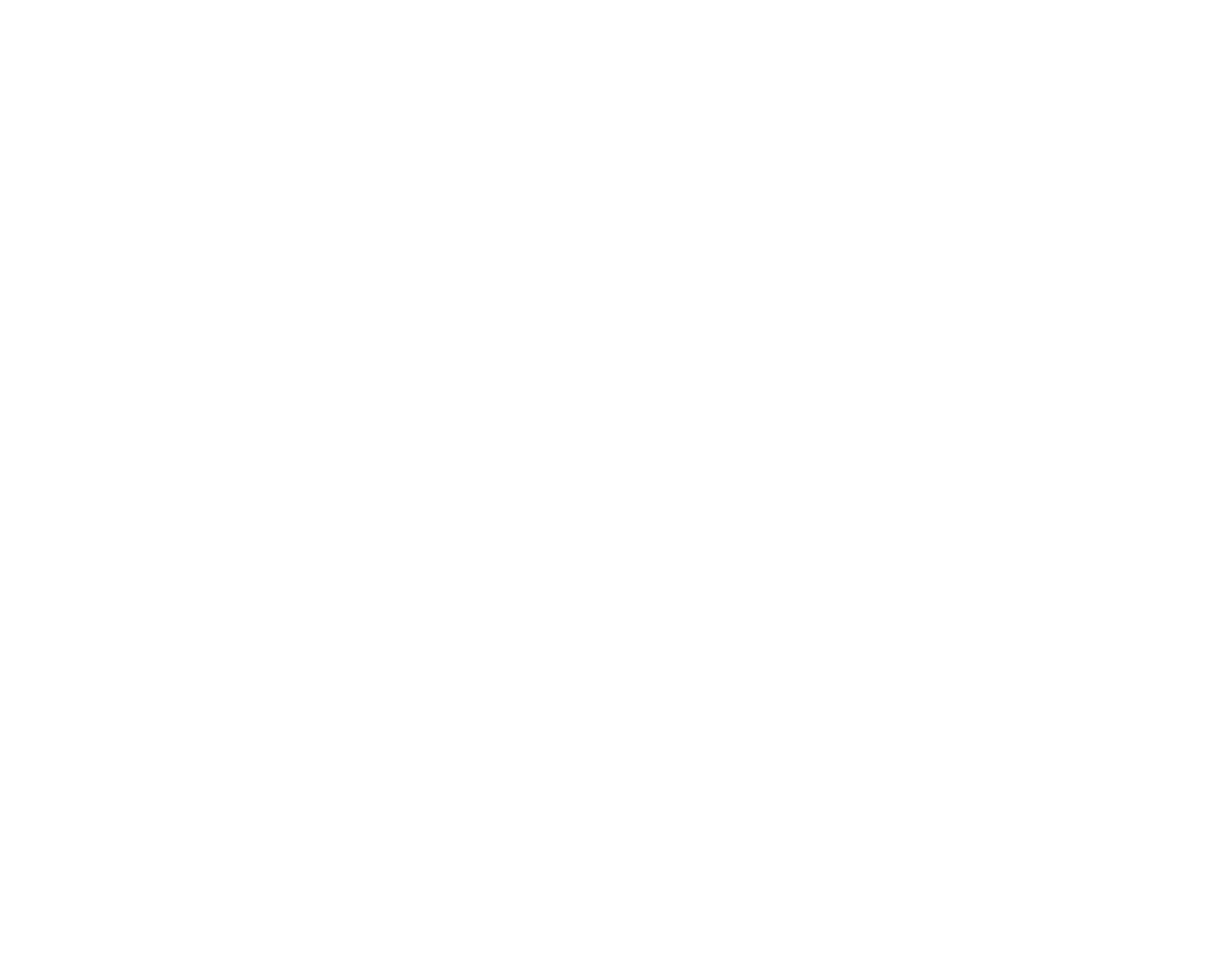## Day 3 Homework Exercise 2 Analyzing a 20-Run Custom Design **Day 3 Homework Exercise 2**<br>uble your impact by getting started with Design of Experiments<br>DE)<br>yzing a 20-Run Custom Design<br>stions:<br>Open the file, and use the Model script to fit the model. Which terms are<br>significant? (Us **Day 3 Homework Exercise 2.**<br>
CODE)<br>
Analyzing a 20-Run Custom Design<br>
Questions:<br>
2. Open the file, and use the Model script to fit the model. Which terms are<br>
1. Open the file, and use the Model script to fit the model. Double your impact by getting started with Design of Experiments (DoE)

Questions:

- 1. Open the file, and use the Model script to fit the model. Which terms are significant? (Use a significance level of 0.05 and remove interactions first.)
- 
- Fernoving Hon-signmeant terms (F value 50.05).<br>Sow many terms are in the reduced model?<br>Despite settings, and what is the predicted response<br>es for the predicted Percent Reacted. What do 3. Use the Prediction Profiler to find settings of the factors that maximize Percent Reacted. What are the settings, and what is the predicted response at these settings?
- 4. Interpret the bracketed values for the predicted Percent Reacted. What do these values represent?

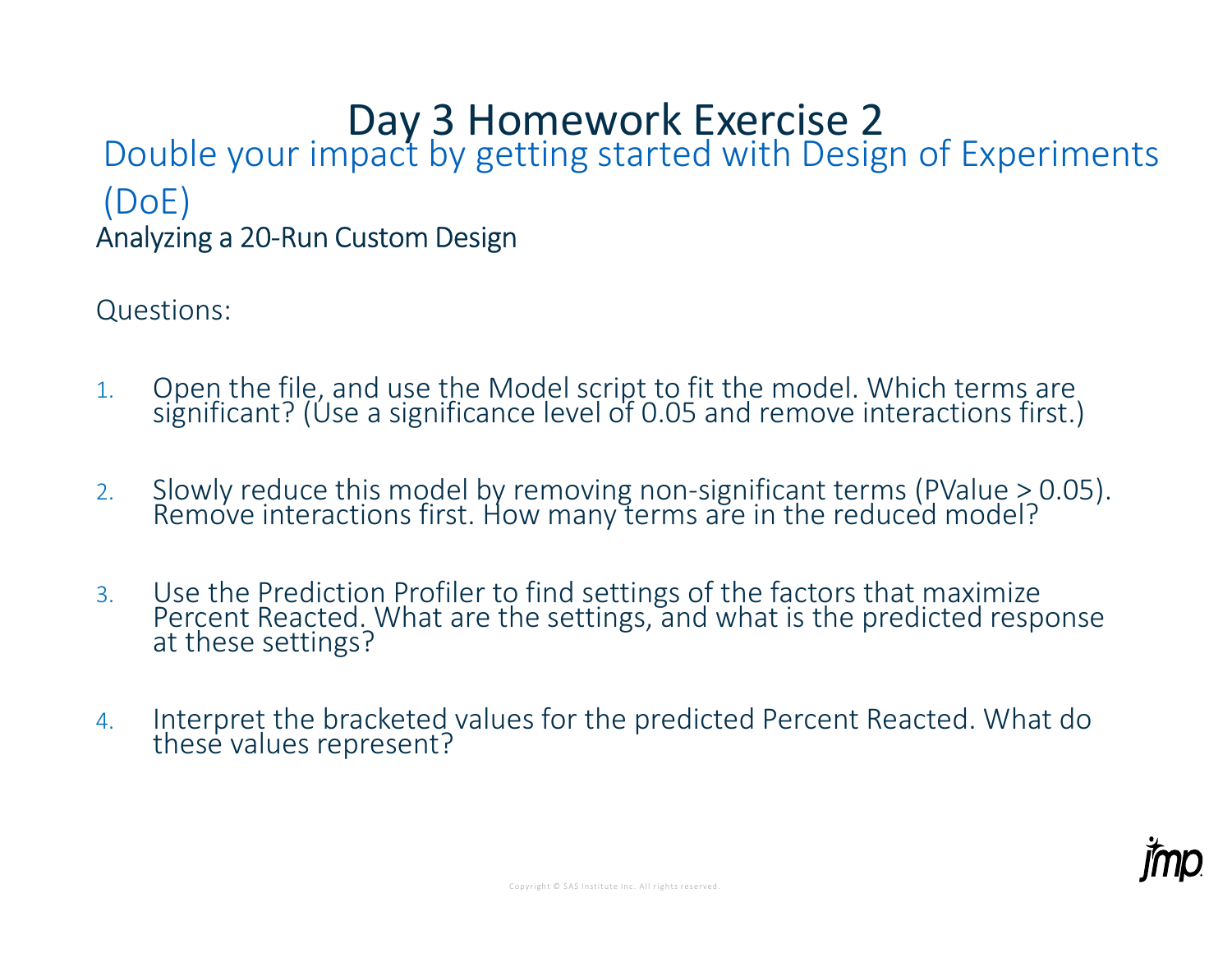## Day 3 Homework Exercise 2<br>Double your impact by getting started with Design of Experiments  $(DoE)$

#### **Effect Summary**

| <b>Source</b>             | LogWorth | <b>PValue</b>    |
|---------------------------|----------|------------------|
| Catalyst(1,2)             | 3.246    | 0.00057          |
| Catalyst*Temperature      | 2.429    | 0.00372          |
| Temperature(140,180)      | 2.292    | $0.00511 \wedge$ |
| Temperature*Concentration | 2.134    | 0.00734          |
| Concentration(3,6)        | 1.483    | 0.03291 ^        |
| Feed Rate*Concentration   | 0.362    | 0.43489          |
| Stir Rate*Concentration   | 0.316    | 0.48301          |
| Feed Rate*Temperature     | 0.286    | 0.51729          |
| Catalyst*Concentration    | 0.286    | 0.51729          |
| Catalyst*Stir Rate        | 0.286    | 0.51729          |
| Feed Rate(10,15)          | 0.147    | $0.71365$ ^      |
| Stir Rate*Temperature     | 0.121    | 0.75725          |
| Feed Rate*Catalyst        | 0.037    | 0.91746          |
| Stir Rate(100,120)        | 0.026    | 0.94097 ^        |
| Feed Rate*Stir Rate       | 0.016    | 0.96455          |

| <b>Effect Summary</b>     |          |                     |  |  |
|---------------------------|----------|---------------------|--|--|
| <b>Source</b>             | LogWorth | <b>PValue</b>       |  |  |
| Catalyst(1,2)             | 9.176    | 0.00000             |  |  |
| Catalyst*Temperature      | 6.423    | 0.00000             |  |  |
| Temperature(140,180)      | 5.998    | 0.00000 $^{\wedge}$ |  |  |
| Temperature*Concentration | 5.615    | 0.00000             |  |  |
| Concentration(3,6)        | 3.341    | 0.00046 $\land$     |  |  |